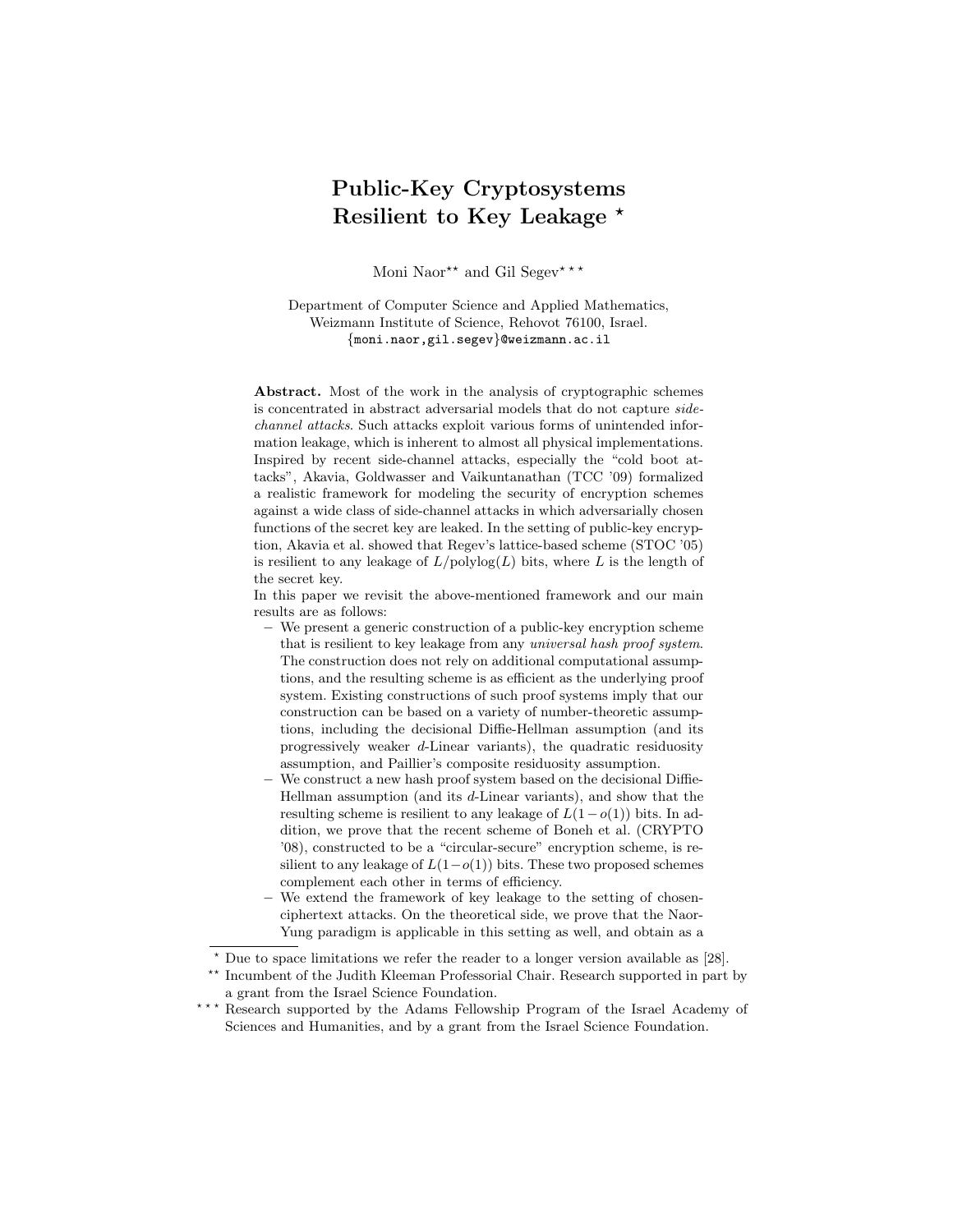corollary encryption schemes that are CCA2-secure with any leakage of  $L(1 - o(1))$  bits. On the practical side, we prove that variants of the Cramer-Shoup cryptosystem (along the lines of our generic construction) are CCA1-secure with any leakage of  $L/4$  bits, and CCA2-secure with any leakage of  $L/6$  bits.

# 1 Introduction

Proving the security of a cryptographic scheme consists of two main ingredients: (1) an adversarial model that specifies the adversarial access to the system and the adversary's computational capabilities, and (2) a notion of security that specifies what it means to "break" the security of the scheme. Whereas notions of security have significantly evolved over the years (following the seminal work of Goldwasser and Micali [15]), the vast majority of cryptographic schemes are analyzed in abstract adversarial models that do not capture side-channel attacks. Such attacks exploit unintended leakage of information which is inherent to almost all physical implementations. Over the years side-channel attacks exposed crucial vulnerabilities of systems that are considered secure in standard adversarial models (see, for example, [3, 4, 23, 24]).

Countermeasures for protecting against side-channel attacks are taken on two complementing levels: the hardware level and the software level. Preventing unintended leakage on the hardware level is typically rather inefficient and expensive, and is even impossible in some cases. It is thus highly desirable to protect, as much as possible, against side-channel attacks on the software level by modeling such attacks using abstract notions of computation.

Physically observable cryptography. In their pioneering work, Micali and Reyzin [27] put forward a powerful and comprehensive framework for modeling security against side-channel attacks. Their framework captures any such attack in which leakage of information occurs as a result of computation. The framework relies on the basic assumption that *computation and only computation leaks* information, that is, there is no leakage of information in the absence of computation. This assumption has led to the construction of various cryptographic primitives that are robust to "computational" leakage (see, for example, [14, 16,  $27, 30, 31$ .

Memory-leakage attacks. Recently, Halderman et al. [18] presented a suite of attacks that violate the basic assumption underlying the framework of Micali and Reyzin. Halderman et al. showed that, contrary to popular assumptions, a computer's memory is not erased when it loses power. They demonstrated that ordinary DRAMs typically lose their contents gradually over a period of seconds, and that residual data can be recovered using simple, non-destructive techniques that require only momentary physical access to the machine. Halderman et al. presented attacks that exploit DRAM remanence effects to recover cryptographic keys held in memory. Specifically, their "cold boot" attacks showed that a significant fraction of the bits of a cryptographic key can be recovered if the key is ever stored in memory. Halderman et al. managed to completely compromise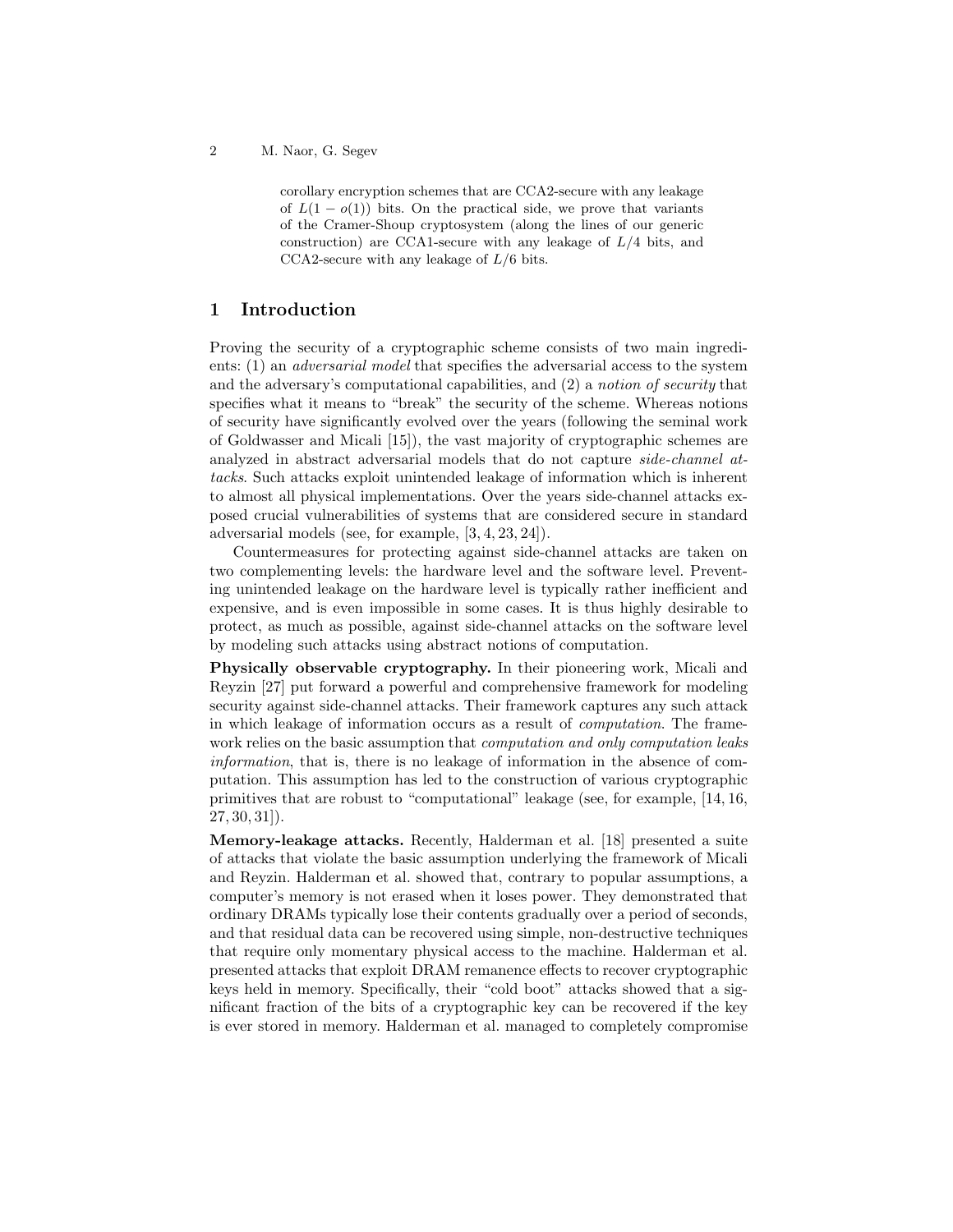the security of several popular disk encryption systems (including BitLocker, TrueCrypt, and FileVault), and to reconstruct DES, AES, and RSA keys (see also the improved RSA key reconstruction by Heninger and Shacham [19]).

Inspired by the cold boot attacks, Akavia, Goldwasser and Vaikuntanathan [2] formalized a general framework for modeling "memory attacks" in which adversarially chosen functions of the secret key are leaked in an adaptive fashion, with the only restriction that the total amount of leakage is bounded. Akavia et al. showed that the lattice-based public-key encryption scheme of Regev [32] is resilient to such key leakage (to an extent that depends on the amount of leakage) by slightly strengthening the computational assumption that is required by the original scheme.

#### 1.1 Our Contributions

In this work we revisit the framework of key-leakage attacks introduced by Akavia et al. in the setting of public-key encryption. We present a generic construction of a public-key encryption scheme that is resilient to key leakage, and show that the construction can be based on a variety of number-theoretic assumptions (see below). Moreover, we demonstrate that our approach leads to encryption schemes that are both resilient to significantly large amounts of leakage, and that are very efficient and can be used in practice (see, in particular, the instantiation in Section 4 that is based on the decisional Diffie-Hellman assumption). In addition, we extend the framework of key-leakage attacks to the setting of chosen-ciphertext attacks. We present both a generic transformation from chosen-plaintext security to chosen-ciphertext security in the context of key-leakage attacks, and efficient schemes that are based on specific numbertheoretic assumptions.

In what follows we present a more elaborated exposition of our results, but first, we briefly describe the framework of Akavia et al. and their results. Informally, an encryption scheme is resilient to key-leakage attacks if it is semantically secure even when the adversary obtains sensitive leakage information. This is modeled by providing the adversary with access to a leakage oracle: the adversary can submit any function f and receive  $f(sk)$ , where sk is the secret key (we note that the leakage functions can be chosen depending on the public key, which is known to the adversary). The adversary can query the leakage oracle adaptively, with only one restriction: the sum of output lengths of all the leakage functions has to be bounded by a predetermined parameter  $\lambda$  (clearly,  $\lambda$  has to be less than the length of the secret key $)^1$ . A formal definition is provided in Section 3. Akavia et al. showed that Regev's public-key encryption scheme is resilient to any key leakage of  $L/\text{polylog}(L)$  bits, where L is the length of the secret key (see improvements to the allowed amount of leakage in the full version of their paper). We are now ready to state our results more clearly:

 $1$  Akavia et al. refer to such attacks as *adaptive memory attacks*. They also define the notion of non-adaptive memory attacks which we discuss later on.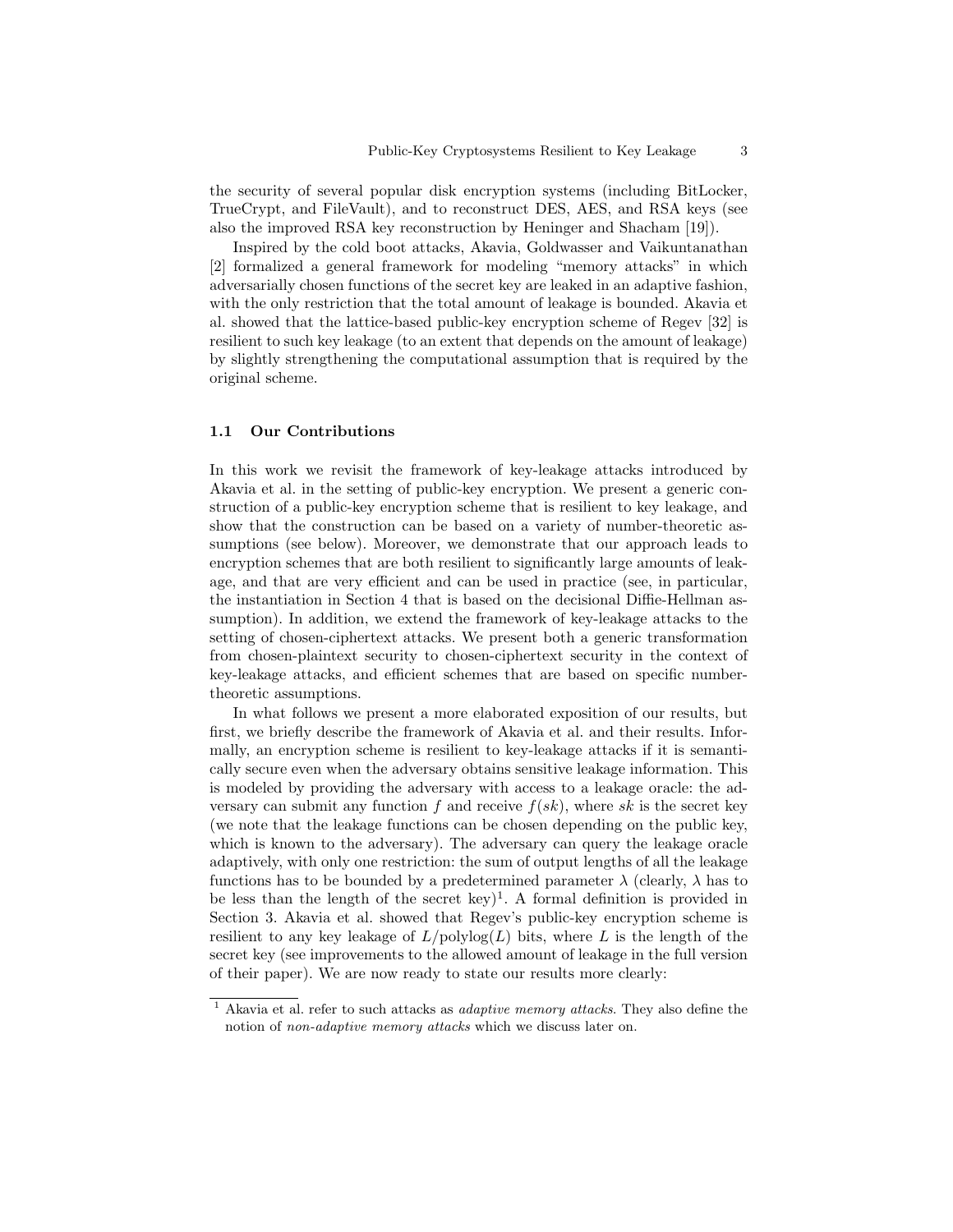A generic construction. We present a generic construction of a public-key encryption scheme that is resilient to key leakage from any universal hash proof system, a very useful primitive introduced by Cramer and Shoup [7]. The construction does not rely on additional computational assumptions, and the resulting scheme is as efficient as the underlying proof system. Existing constructions of such proof systems [7, 22, 34] imply that our construction can be based on a variety of number-theoretic assumptions, including the decisional Diffie-Hellman (DDH) assumption and its progressively weaker d-Linear variants, the quadratic residuosity assumption, and Paillier's composite residuosity assumption. The natural approach for achieving security against partial key leakage is to add redundancy to the private key, so that every (short) function of it will still keep many possibilities for the "real secret". Hash proof systems yield a convenient method for doing just that.

We then emphasize a specific instantiation with a simple and efficient DDHbased hash proof system. The resulting encryption scheme is resilient to any leakage of  $L(1/2 - o(1))$  bits, where L is the length of the secret key. Although one can instantiate our construction with any hash proof system, we find this specific instantiation rather elegant.

The schemes that result from our generic construction satisfy in fact a more general notion of leakage resilience: these schemes are secure even if the leakage functions chosen by the adversary are applied to the random bits used by the key generation algorithm. This clearly generalizes the framework of Akavia et al. and guarantees security even in case that intermediate values from the process of generating the secret and public keys are leaked<sup>2</sup>. In addition, we consider several other generalizations of the framework of Akavia et al. that are satisfied by our schemes. These include a scenario in which the adversary obtains a noisy version of all of the memory (as in the attack of Halderman et al. [18]), a scenario in which partial results of the decryption process are leaked, and more.

Improved key-leakage resilience. We propose two public-key encryption schemes that are resilient to any key leakage of  $L(1 - o(1))$  bits, where L is the length of the secret key. Our proposals are based on the observation that our generic construction from hash proof systems can in fact be based on hash proof systems with a slightly weaker universality property. When viewing hash proof systems as key-encapsulation mechanisms, relaxing the universality property enables us to achieve essentially the best possible ratio between the length of the secret key and the length of the encapsulated symmetric key. This ratio

<sup>&</sup>lt;sup>2</sup> We note that it is not clear that Regev's scheme is resilient to leakage of intermediate key-related values, or at least, the proof of security of Akavia et al. does not seem to generalize to this setting. The main reason is that their proof of security involves an indistinguishability argument over the public key, and an adversary that has access to the randomness of the key generation algorithm (via leakage queries) can identify that the public key was not sampled from its specified distribution.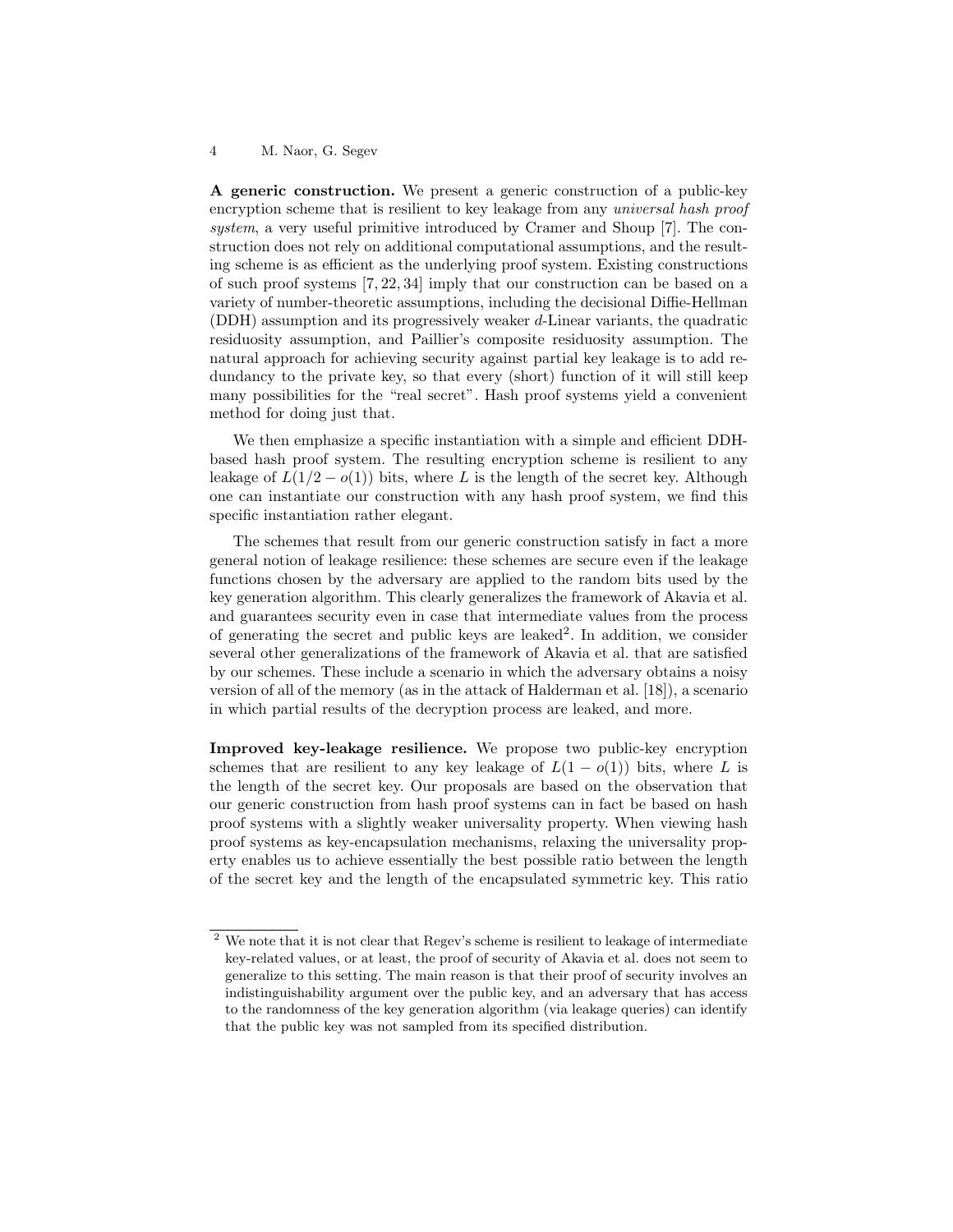translates to the relative amount of key leakage to which the encryption schemes are resilient<sup>3</sup>.

For our first proposal we construct a new hash proof system based on the decisional Diffie-Hellman assumption (and more generally, on any of the d-Linear assumptions) that satisfies this weaker universality property. The resulting encryption scheme is then obtained by instantiating our generic construction with this hash proof system. For our second proposal, we show the recent "circularsecure" encryption scheme of Boneh et al. [5] fits into our generic approach using a different hash proof system (that satisfies the same weaker universality property). We then compare our two proposals both conceptually and practically, indicating that they complement each other in terms of efficiency.

Chosen-ciphertext security. We extend the framework of key leakage to the setting of chosen-ciphertext security. Technically, this is a very natural extension by providing the adversary with access to both a leakage oracle and a decryption oracle. On the theoretical side, we show that the Naor-Yung "double encryption" paradigm [12, 29] can be used as a general transformation from chosen-plaintext security to chosen-ciphertext security in the presence of key leakage. As an immediate corollary of our above-mentioned results, we obtain a scheme that is CCA2-secure with any leakage of  $L(1-o(1))$  bits, where L is the length of the secret key.

The schemes resulting from the Naor-Yung paradigm are rather inefficient due to the usage of generic non-interactive zero-knowledge proofs. To complement this situation, on the practical side, we prove that variants of the Cramer-Shoup cryptosystem [8] (along the lines of our generic transformation from hash proof systems) are CCA1-secure with any leakage of  $L(1/4 - o(1))$  bits, and CCA2-secure with any leakage of  $L(1/6 - o(1))$  bits. It is left as an open problem to construct a practical CCA-secure scheme that is resilient to any leakage of  $L(1-o(1))$  bits (where a possible approach is to examine recent refinements of the Cramer-Shoup cryptosystem [1, 22, 25]).

"Weak" key-leakage security. Akavia et al. also considered the following weaker notion of key leakage (which they refer to as "non-adaptive" leakage): a leakage function f with output length  $\lambda$  is chosen by the adversary ahead of time (without any knowledge of the public key), and then the adversary is given  $(pk, f(sk)$ . That is, in a "weak" key-leakage attack the leakage function f is chosen independently of  $pk$ . Akavia et al. proved that Regev's encryption scheme is resilient to any weak key leakage of  $L(1-o(1))$  bits.

Although this notion of key leakage seems rather limited, it still captures many realistic attacks in which the leakage does not depend on the parameters of the encryption scheme. Specifically, this notion captures the cold boot attack of Halderman et al. [18], in which the leakage depends only on the properties of the hardware devices that are used for storing the secret key.

For weak key-leakage attacks we present a generic construction that transforms any encryption scheme to one that is resilient to any weak leakage of

<sup>&</sup>lt;sup>3</sup> We do not argue that such a relaxation is in fact necessary for achieving the optimal ratio.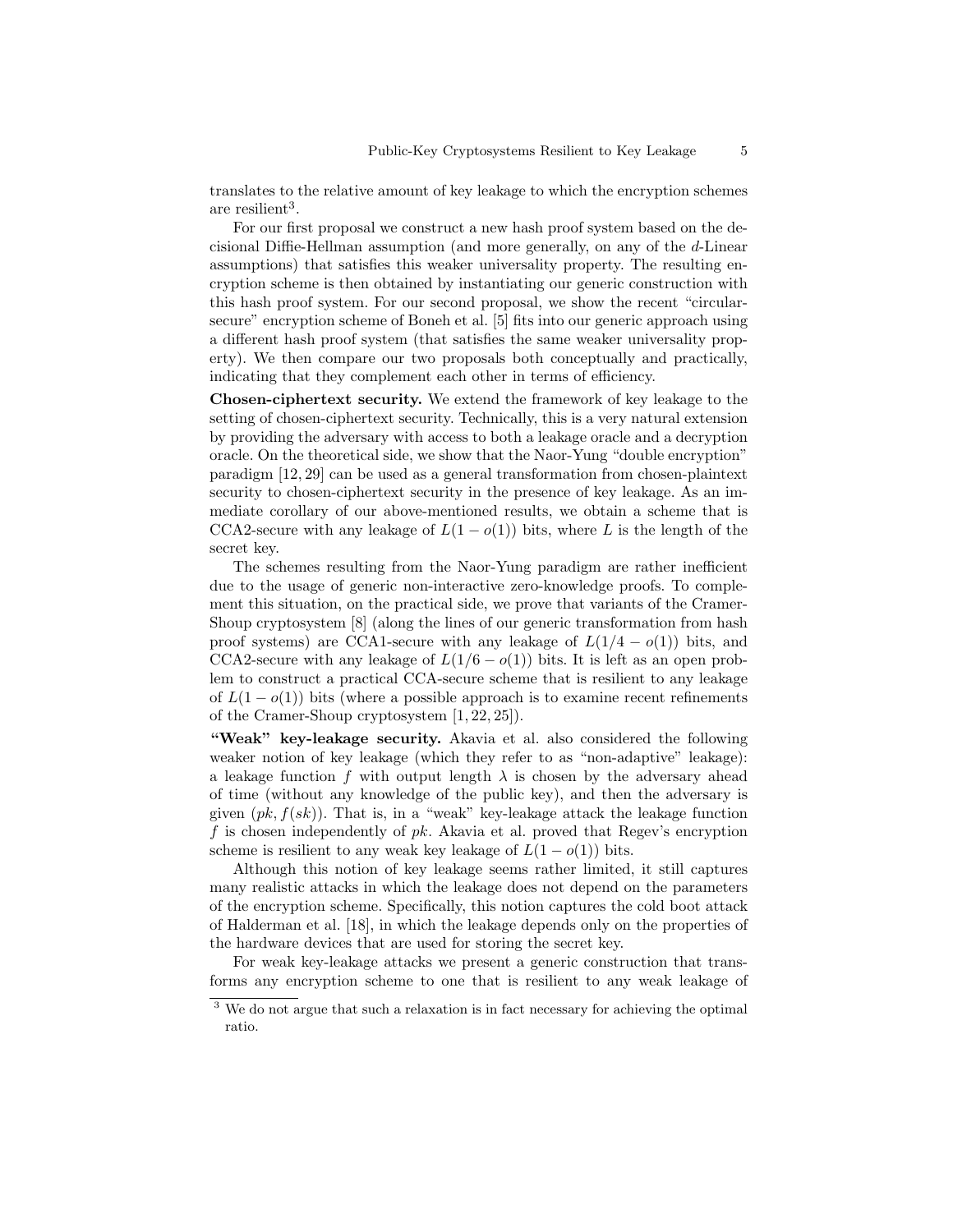$L(1-o(1))$  bits, where L is the length of the secret key. The resulting scheme is essentially as efficient as the original one, and does not rely on additional computational assumptions. Our approach crucially relies on the fact that the leakage is independent of the public key. One may interpret our construction as evidence to the deficiency of this weaker notion of key-leakage attacks.

## 1.2 Related Work

Extensive work has been devoted for protecting against side-channel attacks, and for exploiting side-channels to compromise the security of cryptographic schemes. It is far beyond the scope of this paper to present an exhaustive overview of this ever-growing line of work. We focus here on the results that are most relevant to our work. Already in 1985 Rivest and Shamir [33] introduced a model for leakage attacks in the context of factoring. They considered a scenario in which an adversary is interested in factoring an *n*-bit modulus  $N = PQ$ , and is allowed to ask a certain number of arbitrary "Yes/No" questions. Rivest and Shamir asked the following question: how many questions are needed in order to factor N in polynomial time? Clearly, if the adversary is allowed to ask about  $n/2$ questions, then the binary representation of  $P$  can be fully revealed. Rivest and Shamir showed an attack that requires only  $n/3$  questions. Specifically, in their attack the adversary requests the top  $n/3$  bits of P. This was later improved by Maurer [26] who showed that  $\epsilon n$  questions are sufficient, for any constant  $\epsilon > 0$ .

Canetti et al. [6] introduced the notion of exposure resilient cryptographic primitives, which remain secure even if an adversary is able to learn almost all of the secret key of the primitive. Most notably, they introduced the notion of an exposure resilient function: a deterministic function whose output appears random even if almost all the bits of the input are known (see also the work of Dodis et al. [10] on adaptive security of such functions). Ishai et al. [20, 21] considered the more general problem of protecting privacy in circuits, where the adversary can access a bounded number of wires in the circuit. Ishai et al. proposed several techniques for dealing with this type of attacks.

Dziembowski and Pietrzak [14] and Pietrzak [31] introduced a general framework for leakage-resilient cryptography, following the assumption of Micali and Reyzin that only computation leaks information. Their main contributions are constructions of leakage-resilient stream-ciphers. Informally, their model considers cryptographic primitives that proceed in rounds, and update their internal state after each round. In each round, the adversary can obtain bounded leakage information from the portions of memory that were accessed during that round.

Dodis, Tauman Kalai, and Lovett [11] studied the security of symmetric-key encryption schemes under key leakage attacks. They considered leakage of the form  $f(sk)$ , where sk is the secret key and f is any exponentially-hard one-way function. On one hand they do not impose any restriction on the min-entropy of the secret key given the leakage, but on the other hand, they require that the leakage is a function that is extremely hard to invert. Dodis et al. introduced a new computational assumption that is a generalization of learning parity with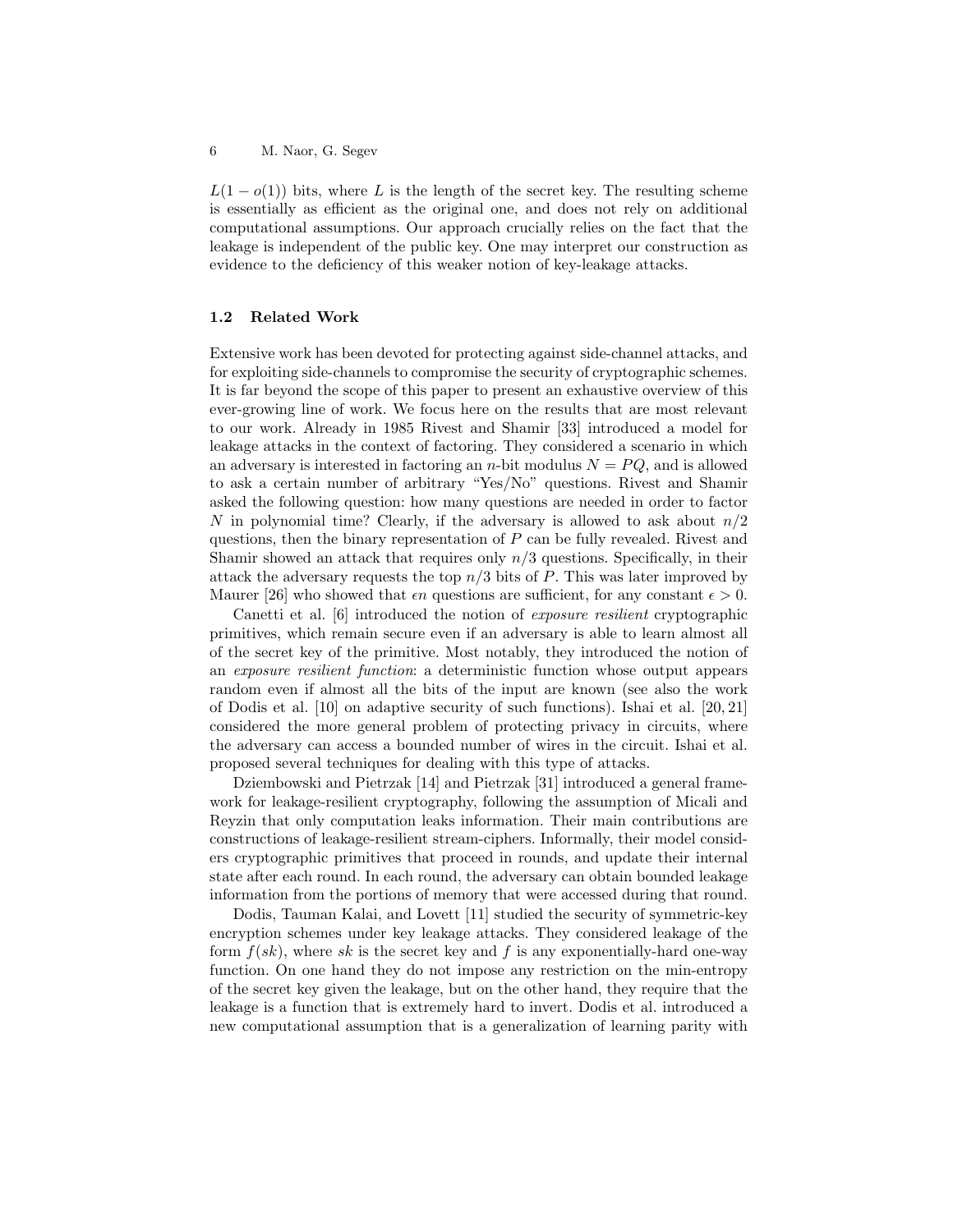noise, and constructed symmetric-key encryption schemes that are resilient to any key leakage that is exponentially hard to invert.

In a concurrent and independent work, Tauman Kalai and Vaikuntanathan [35] considered leakage of hard-to-invert functions in the setting of public-key encryption. Their main result is that the circular-secure encryption scheme of Boneh et al. [5] is resilient to key leakage not only when the secret key has sufficient min-entropy given the leakage function (as also shown in this paper in Section 5.2 as a specific instantiation of our generic approach), but also when the leakage function is exponentially hard to invert. In addition, they proved that the Naor-Yung paradigm can be used to achieve chosen-ciphertext security in the setting of key leakage, and their construction is essentially identical to our construction (see [28, Section 6.1]).

## 1.3 Paper Organization

The remainder of the paper is organized as follows. In Section 2 we present several notions and tools that are used in our constructions. In Section 3 we formally describe the framework of key-leakage attacks. In Section 4 we present our generic construction from hash proof systems, and provide a simple and efficient instantiation. In Section 5 we present our two proposals that are resilient to any key leakage of  $L(1 - o(1))$  bits, and provide a comparison between them. In Section 6 we present several generalizations of the framework considered in this paper that are satisfied by our schemes. Due to space limitations we refer the reader to [28] for our results in the setting of chosen-ciphertext security and weak key-leakage attacks.

## 2 Preliminaries and Tools

In this section we present some basic notions and tools that are used in our constructions. Specifically, we present the notions of an average-case strong extractor and hash proof systems.

#### 2.1 Randomness Extraction

The *statistical distance* between two random variables X and Y over a finite domain  $\Omega$  is  $SD(X, Y) = \frac{1}{2} \sum_{\omega \in \Omega} |Pr[X = \omega] - Pr[Y = \omega]|$ . We say that two variables are  $\epsilon$ -close if their statistical distance is at most  $\epsilon$ . The min-entropy of a random variable X is  $H_{\infty}(X) = -\log(\max_{x} \Pr(X = x)).$ 

Dodis et al. [9] formalized the notion of average min-entropy that captures the remaining unpredictability of a random variable  $X$  conditioned on the value of a random variable  $Y$ , formally defined as follows:

$$
\widetilde{H}_{\infty}(X|Y) = -\log\left(E_{y \leftarrow Y}\left[2^{-H_{\infty}(X|Y=y)}\right]\right) .
$$

The average min-entropy corresponds exactly to the optimal probability of guessing  $X$ , given knowledge of  $Y$ . The following bound on average min-entropy was proved in [9]: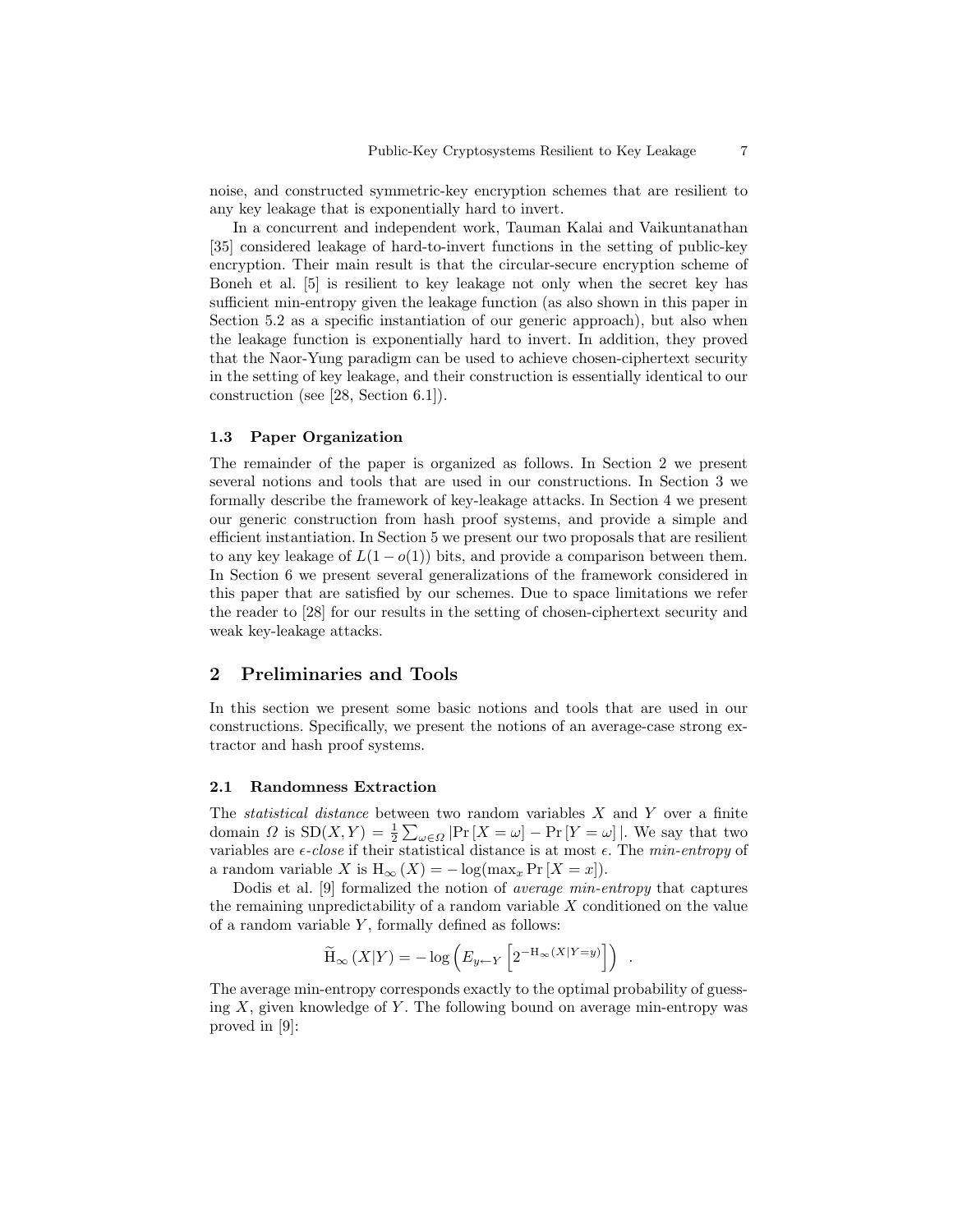**Lemma 2.1** ([9]). If Y has  $2^r$  possible values and Z is any random variable, then  $H_{\infty}(X|(Y,Z)) \geq H_{\infty}(X|Z) - r$ .

A main tool in our constructions in this paper is a strong randomness extractor. The following definition naturally generalizes the standard definition of a strong extractor to the setting of average min-entropy:

**Definition 2.2** ([9]). A function  $Ext : \{0,1\}^n \times \{0,1\}^t \rightarrow \{0,1\}^m$  is an averagecase  $(k, \epsilon)$ -strong extractor if for all pairs of random variables  $(X, I)$  such that  $X \in \{0,1\}^n$  and  $\widetilde{H}_{\infty}(X|I) \geq k$  it holds that

$$
SD((Ext(X, S), S, I), (U_m, S, I)) \le \epsilon ,
$$

where S is uniform over  $\{0,1\}^t$ .

Dodis et al. proved that any strong extractor is in fact an average-case strong extractor, for an appropriate setting of the parameters. As a specific example, they proved the following generalized variant of the leftover hash lemma, stating that any family of pairwise independent hash functions is an average-case strong extractor:

**Lemma 2.3** ([9]). Let X, Y be random variables such that  $X \in \{0,1\}^n$  and  $H_{\infty}(X|Y) \geq k$ . Let H be a family of pairwise independent hash functions from  ${0,1}^n$  to  ${0,1}^m$ . Then for  $h \leftarrow \mathcal{H}$  and for any  $m \leq k - 2\log(1/\epsilon)$ , it holds that

$$
SD((Y, h, h(X)), (Y, h, U_m)) \le \epsilon.
$$

#### 2.2 Hash Proof Systems

We present the framework of hash proof systems, introduced by Cramer and Shoup [7]. For simplicity we frame the description by viewing hash proof systems as key-encapsulation mechanisms (using the notation of Kiltz et al. [22]), and refer the reader to [7] for a more complete description.

A key-encapsulation mechanism is a public-key encryption scheme that is used for encrypting random messages. Typically, these messages are used as encryption keys for a symmetric-key encryption scheme, which in turn encrypts the actual plaintext. In this setting, hash proof systems may be viewed as keyencapsulation mechanisms in which ciphertexts can be generated in two modes. Ciphertexts generated using the first mode are referred to as valid ciphertexts, and are indeed encapsulations of symmetric keys. That is, given a public key and a valid ciphertext, the encapsulated key is well defined, and can be decapsulated using the secret key. In addition, the generation process of a valid ciphertext also produces a "witness" to the fact that the ciphertext is indeed valid. Ciphertexts generated using the second mode are referred to as invalid ciphertexts, and essentially contain no information on the encapsulated key. That is, given a public key and an invalid ciphertext, the distribution of the encapsulated key (as it will be produced by the decryption process) is almost uniform. This is achieved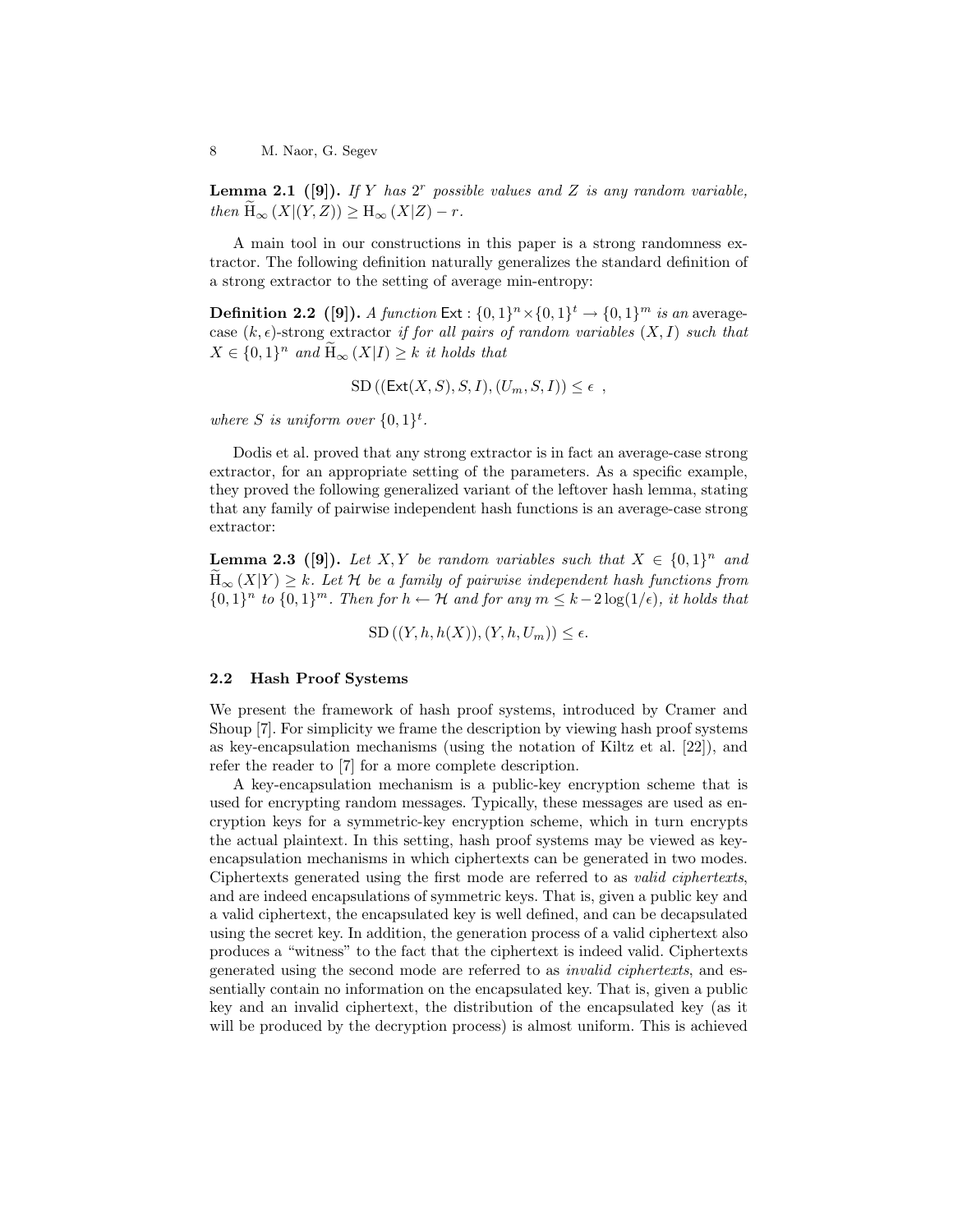by introducing redundancy into the secret key: each public key has many corresponding secret keys. The only computational requirement is that the two modes are computational indistinguishable: any efficient adversary that is given a public key cannot distinguish with a noticeable advantage between valid ciphertexts and invalid ciphertexts. We note that the secret and public keys are always generated using the same algorithm, and the indistinguishability requirement is only over the ciphertexts.

**Smooth projective hashing.** Let  $\mathcal{SK}, \mathcal{PK},$  and  $\mathcal{K}$  be sets where we view SK as the set of secret keys,  $\mathcal{PK}$  as the set of public keys, and K as the set of encapsulated symmetric keys. Let C and  $\mathcal{V} \subset \mathcal{C}$  be sets, where we view C as the set of all ciphertexts,  $\mathcal V$  as the set of all valid ciphertexts (i.e., those generated appropriately with a corresponding witness). We assume that there are efficient algorithms for sampling  $sk \in \mathcal{SK}, C \in \mathcal{V}$  together with a witness w, and  $C \in \mathcal{C} \setminus \mathcal{V}$ .

Let  $\Lambda_{sk} : \mathcal{C} \to \mathcal{K}$  be a hash function indexed with  $sk \in \mathcal{SK}$  that maps ciphertexts to symmetric keys. The hash function  $\Lambda_{(\cdot)}$  is *projective* if there exists a projection  $\mu : \mathcal{SK} \to \mathcal{PK}$  such that  $\mu(sk) \in \mathcal{PK}$  defines the action of  $\Lambda_{sk}$  over the subset V of valid ciphertexts. That is, for every valid ciphertext  $C \in V$ , the value  $K = \Lambda_{sk}(C)$  is uniquely determined by  $pk = \mu(sk)$  and C. In other words, even though there are many different secret keys sk corresponding to the same public key pk, the action of  $\Lambda_{sk}$  over the subset of valid ciphertexts in completely determined by the public key pk. On the other hand, the action of  $\Lambda_{sk}$  over the subset of invalid ciphertexts should be completely undetermined: A projective hash function is  $\epsilon$ -almost 1-universal if for all  $C \in \mathcal{C} \setminus \mathcal{V}$ ,

$$
SD((pk, A_{sk}(C)), (pk, K)) \le \epsilon
$$
\n<sup>(1)</sup>

where  $sk \in \mathcal{SK}$  and  $K \in \mathcal{K}$  are sampled uniformly at random, and  $pk = \mu(sk)$ .

**Hash proof systems.** A hash proof system  $HPS = (Param, Pub, Priv)$  consists of three polynomial-time algorithms. The algorithm  $Param(1^n)$  generates parameterized instances of the form (group, K, C, V, SK, PK,  $A_{(.)}, \mu$ ), where group may contain public parameters. The public evaluation algorithm Pub is used to decapsulate valid ciphertexts  $C \in V$  given a "witness" w of the fact that C is indeed valid (specifically, one can think of  $w$  as the random coins used to sample C from the set V). The algorithm Pub receives as input a public key  $pk = \mu(sk)$ , a valid ciphertext  $C \in \mathcal{V}$ , and a witness w of the fact that  $C \in \mathcal{V}$ , and outputs the encapsulated key  $K = \Lambda_{sk}(C)$ . The private evaluation algorithm Priv is used to decapsulate valid ciphertexts without knowing a witness  $w$ , but by using the secret key sk. That is, the algorithm Priv receives as input a secret key sk  $\in \mathcal{SK}$ and a valid ciphertext  $C \in \mathcal{V}$ , and outputs the encapsulated key  $K = \Lambda_{sk}(C)$ . We assume that  $\mu$  and  $\Lambda_{\langle \cdot \rangle}$  are efficiently computable. We say that a hash proof system is 1-universal if for all possible outcomes of  $Param(1^n)$  the underlying projective hash function is  $\epsilon(n)$ -almost 1-universal for some negligible  $\epsilon(n)$ .

Subset membership problem. As a computational problem we require that the subset membership problem is hard in HPS, which means that for random valid ciphertext  $C_0 \in V$  and random invalid ciphertext  $C_1 \in \mathcal{C} \setminus V$ , the two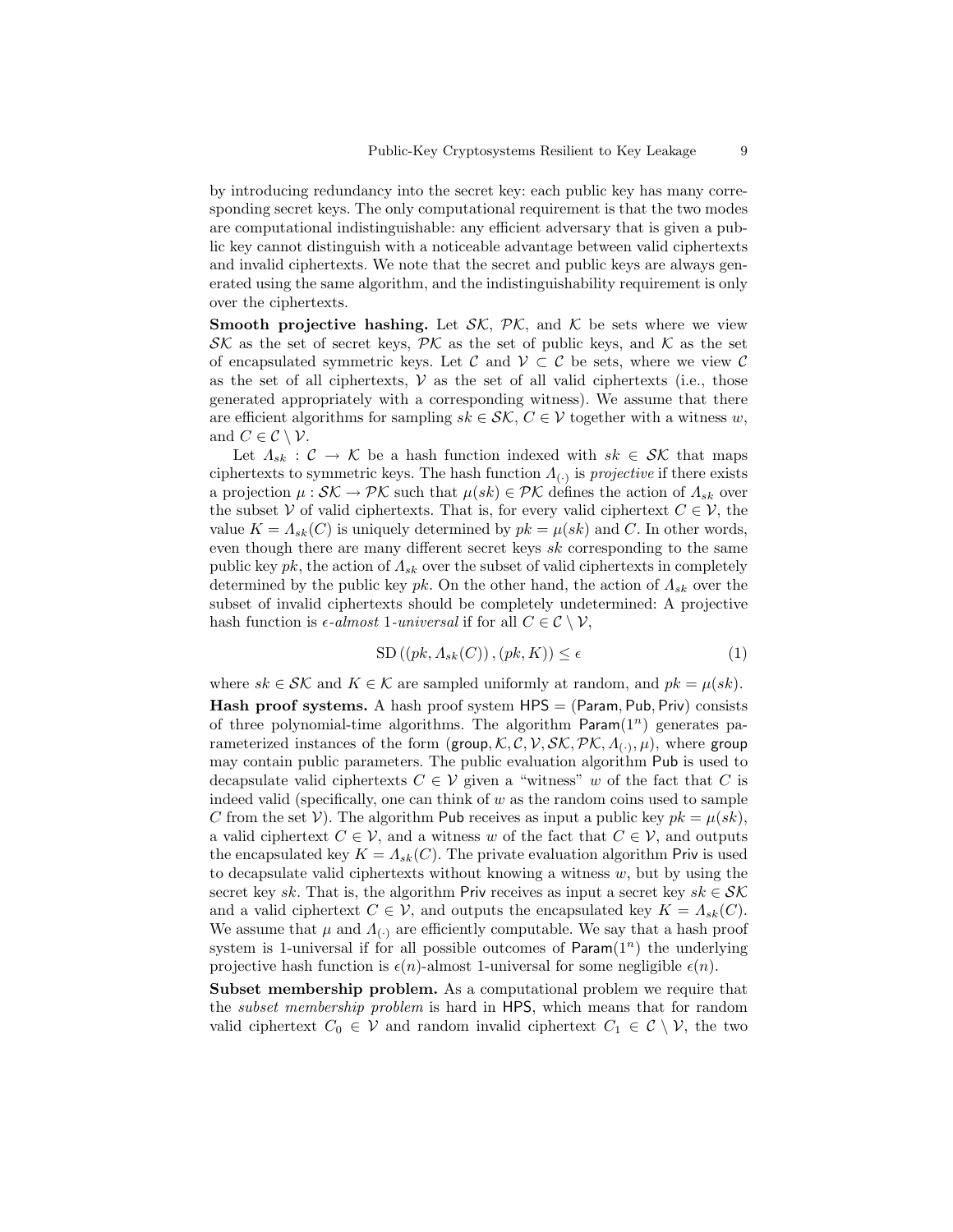ciphertexts  $C_0$  and  $C_1$  are computationally indistinguishable. This is formally captured by defining the advantage function  $\mathsf{Adv}_{\mathsf{HPS},\mathcal{A}}^{\mathsf{SM}}(n)$  of an adversary  $\mathcal A$  as

$$
\mathsf{Adv}_{\mathsf{HPS},\mathcal{A}}^{\mathsf{SM}}(n) = \left| \mathrm{Pr}_{C_0 \leftarrow \mathcal{V}} \left[ \mathcal{A}(\mathcal{C}, \mathcal{V}, C_0) = 1 \right] - \mathrm{Pr}_{C_1 \leftarrow \mathcal{C} \setminus \mathcal{V}} \left[ \mathcal{A}(\mathcal{C}, \mathcal{V}, C_1) = 1 \right] \right| ,
$$

where C and V are generated using Param $(1^n)$ .

## 3 Defining Key-Leakage Attacks

In this section we define the notion of a key-leakage attack, as introduced as Akavia et al. [2]. Due to space limitations we refer the reader to the longer version of our paper [28] for the extension to chosen-ciphertext attacks, the definition of a weak key-leakage attack, and a discussion on several other generalizations of this framework: noisy leakage, leakage of intermediate values from the keygeneration process, keys that are generated using weak random sources, and leakage of intermediate values from the decryption process.

Informally, an encryption scheme is resilient to key-leakage attacks if it is semantically secure even when the adversary obtains sensitive leakage information. This is modeled by providing the adversary with access to a leakage oracle: the adversary can submit any function f and receive  $f(SK)$ , where SK is the secret key. The adversary can query the leakage oracle adaptively, with only one restriction: the sum of output lengths of all the leakage functions has to be bounded by a predetermined parameter  $\lambda$ .

More formally, for a public-key encryption scheme  $(\mathcal{G}, \mathcal{E}, \mathcal{D})$  we denote by  $\mathcal{SK}_n$  and  $\mathcal{PK}_n$  the sets of secret keys and public keys that are produced by  $\mathcal{G}(1^n)$ . That is,  $\mathcal{G}(1^n) : \{0,1\}^* \to \mathcal{SK}_n \times \mathcal{PK}_n$  for every  $n \in \mathbb{N}$ . The leakage oracle, denoted Leakage(SK), takes as input a function  $f : \mathcal{SK}_n \to \{0,1\}^*$  and outputs  $f(SK)$ . We say that an oracle machine A is a  $\lambda$ -key-leakage adversary if the sum of output lengths of all the functions that  $A$  submits to the leakage oracle is at most  $\lambda$ .

Definition 3.1 (key-leakage attacks). A public-key encryption scheme  $\Pi =$  $(\mathcal{G}, \mathcal{E}, \mathcal{D})$  is semantically secure against  $\lambda(n)$ -key-leakage attacks if for any probabilistic polynomial-time  $\lambda(n)$ -key-leakage adversary  $\mathcal{A} = (\mathcal{A}_1, \mathcal{A}_2)$  it holds that

$$
\mathsf{Adv}_{\varPi,\mathcal{A}}^{\mathsf{Leakage}}(n) \stackrel{\mathsf{def}}{=} \Big|\mathsf{Pr}\left[\mathsf{Expt}_{\varPi,\mathcal{A}}^{\mathsf{Leakage}}(0) = 1\right] - \mathsf{Pr}\left[\mathsf{Expt}_{\varPi,\mathcal{A}}^{\mathsf{Leakage}}(1) = 1\right]\Big|
$$

is negligible in n, where  $\mathsf{Expt}^{\mathsf{Leakage}}_{\Pi,\mathcal{A}}(b)$  is defined as follows:

1.  $(SK, PK) \leftarrow \mathcal{G}(1^n)$ . 2.  $(M_0, M_1, \text{state}) \leftarrow \mathcal{A}_1^{\text{Leakage}(SK)}(PK) \text{ such that } |M_0| = |M_1|.$ 3.  $C \leftarrow \mathcal{E}_{pk}(M_b)$ . 4.  $b' \leftarrow A_2(C, \text{state})$ 5. Output  $b'$ .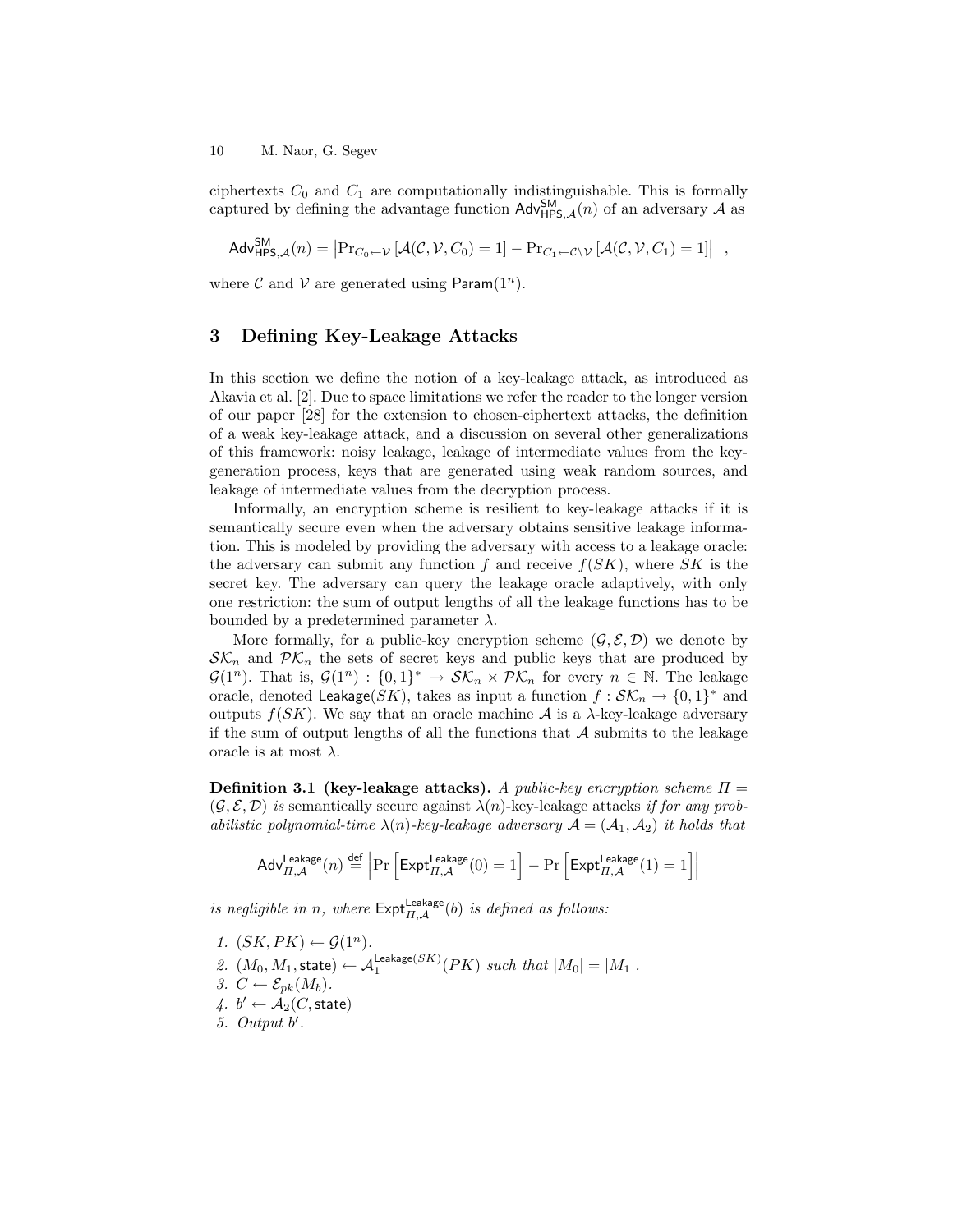Challenge-dependent key leakage. Note that the adversary is not allowed to access the leakage oracle after the challenge phase. This restriction is necessary: the adversary can clearly encode the decryption algorithm, the challenge ciphertext, and the two messages  $M_0$  and  $M_1$  into a function that outputs the bit b. It will be very interesting to find an appropriate definition that allows a certain form of challenge-dependent leakage.

Adaptivity. As pointed out by Akavia et al. [2], Definition 3.1 is in fact equivalent to a definition in which the adversary queries the leakage oracle only once. Informally, the adversary can encode its adaptive behavior into a single polynomial-size leakage function. It is not clear, however, that the same equivalence holds when we extend the definition to consider chosen-ciphertext attacks. Therefore, for consistency, we chose to present this adaptive definition.

# 4 A Generic Construction from Hash Proof Systems

In this section we present a generic construction of a public-key encryption scheme that is resilient to key-leakage attacks. We then present an instantiation of our generic construction with a simple and efficient hash proof system based on the DDH assumption. The resulting encryption scheme is resilient to any leakage of  $L(1/2 - o(1))$  bits, where L is the length of the secret key. Although one can instantiate our generic construction with any hash proof system, we find this specific instantiation rather elegant.

The construction. Let HPS = (Param, Pub, Priv) be an  $\epsilon_1$ -almost 1-universal hash proof system (see Section 2.2 for an overview of hash proof systems), where Param(1<sup>n</sup>) generates parameterized instances of (group, K, C, V, SK, PK,  $\Lambda_{(.)}, \mu$ ) which are used as the public parameters of the encryption scheme. Let  $\lambda = \lambda(n)$ be a bound on the amount of leakage, and let  $\text{Ext}: \mathcal{K} \times \{0,1\}^t \to \{0,1\}^m$ be an average-case (log  $|\mathcal{K}| - \lambda$ ,  $\epsilon_2$ )-strong extractor. We assume that  $\epsilon_1$  and  $\epsilon_2$ are negligible in the security parameter. The following describes the encryption scheme  $\Pi = (\mathcal{G}, \mathcal{E}, \mathcal{D})$ :

- Key generation: Choose a random  $sk \in \mathcal{SK}$  and let  $pk = \mu(sk) \in \mathcal{PK}$ . Output the pair  $(sk, pk)$ .
- **Encryption:** On input a message  $M \in \{0,1\}^m$ , choose a random  $C \in \mathcal{V}$ together with a corresponding witness w, and a random seed  $s \in \{0,1\}^t$ . Let  $\Psi = \text{Ext}(\text{Pub}(pk, C, w), s) \oplus M$ , and output the ciphertext  $(C, s, \Psi)$ .
- Decryption: On input a ciphertext  $(C, s, \Psi)$ , output the message  $M =$  $\Psi \oplus \mathsf{Ext}\,(A_{sk}(C), s).$

The correctness of the scheme follows from the property that  $\Lambda_{sk}(C)$  = Pub( $pk$ ,  $C$ ,  $w$ ) for any  $C \in V$  with witness w. Thus, a decryption of an encrypted plaintext is always the original plaintext. The security of the scheme (i.e., its resilience to key leakage) follows from the universality of the proof system (see Equation (1) in Section 2.2): for all  $C \in \mathcal{C} \setminus \mathcal{V}$  it holds that

$$
SD((pk, A_{sk}(C)), (pk, K)) \le \epsilon_1 ,
$$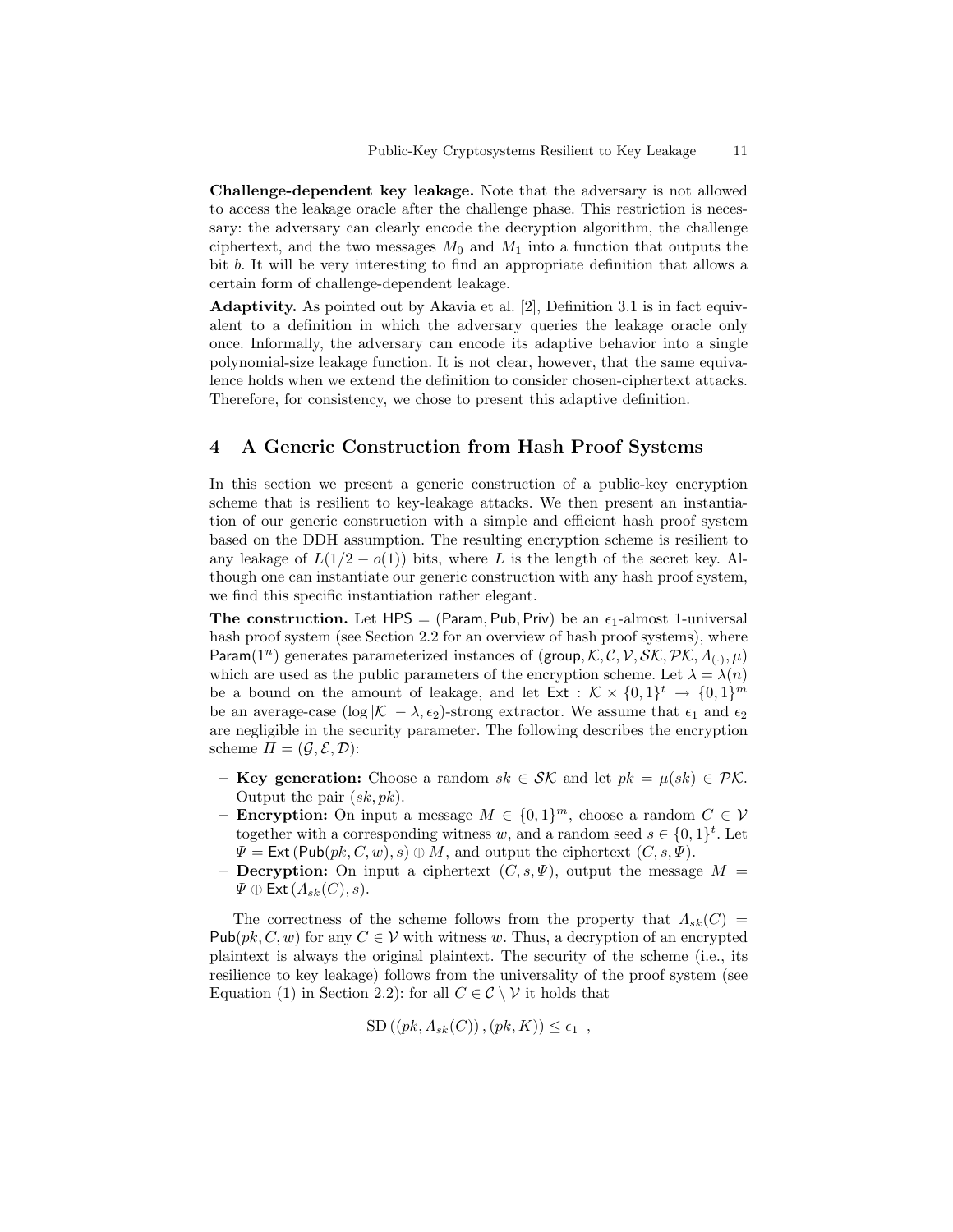where  $sk \in \mathcal{SK}$  and  $K \in \mathcal{K}$  are sampled uniformly at random, and  $pk = \mu(sk)$ . Therefore, even given pk and any leakage of  $\lambda$  bits, the distribution  $\Lambda_{sk}(C)$ is  $\epsilon_1$ -close to a distribution with *average min-entropy* at least  $\log |\mathcal{K}| - \lambda$ . The strong extractor is then applied to  $\Lambda_{sk}(C)$  using a fresh seed (chosen during the challenge phase and thus independent of the leakage), and guarantees that the plaintext is properly hidden. The following theorem establishes the security of the scheme:

Theorem 4.1. Assuming that HPS is a 1-universal hash proof system, the encryption scheme  $\Pi$  is semantically secure against  $\lambda(n)$ -key-leakage attacks for any  $\lambda(n) \leq \log |\mathcal{K}| - \omega(\log n) - m$ , where n is the security parameter and m is the length of plaintexts.

**Example:** A DDH-based instantiation. Let  $\mathbb{G}$  be a group of prime order q, let  $\lambda = \lambda(n)$  be the leakage parameter, and let  $Ext : \mathbb{G} \times \{0,1\}^t \to \{0,1\}^m$  be an average-case (log  $q - \lambda$ ,  $\epsilon$ )-strong extractor for some negligible  $\epsilon = \epsilon(n)$ .

– Key generation: Choose  $x_1, x_2 \in \mathbb{Z}_q$  and  $g_1, g_2 \in \mathbb{G}$  uniformly at random. Let  $h = g_1^{x_1} g_2^{x_2}$ , and output the keys

$$
SK = (x_1, x_2), \quad PK = (g_1, g_2, h) \quad .
$$

- **Encryption:** On input a message M, choose  $r \in \mathbb{Z}_q$  and  $s \in \{0,1\}^t$  uniformly at random, and output the ciphertext

$$
(g_1^r, g_2^r, s, \mathsf{Ext}(h^r, s) \oplus M) \quad .
$$

- **Decryption:** On input a ciphertext  $(u_1, u_2, s, e)$ , output  $e \oplus \text{Ext}(u_1^{x_1} u_2^{x_2}, s)$ .

The hash proof system underlying the above encryption scheme is a wellknown DDH-based 1-universal hash proof system [7], and as an immediate consequence we obtain the following corollary of Theorem 4.1:

Corollary 4.2. Assuming the hardness of DDH, the above encryption scheme is semantically-secure against  $(L/2 - \omega(\log n) - m)$ -key-leakage attacks, where n denotes the security parameter,  $L = L(n)$  denotes the length of the secret key and  $m = m(n)$  denotes the length of the plaintext.

# 5 Improved Resilience Based on DDH and d-Linear

In this section we propose two encryption schemes that are resilient to any key leakage of  $L(1-o(1))$  bits, where L is the length of the secret key. These proposals are based on the observation that our generic construction from hash proof systems can in fact be based on hash proof systems with a slightly weaker 1-universality property. Specifically, the 1-universality property asks that for all  $C \in \mathcal{C} \setminus \mathcal{V}$  it holds that

$$
SD((pk, A_{sk}(C)), (pk, K)) \le \epsilon
$$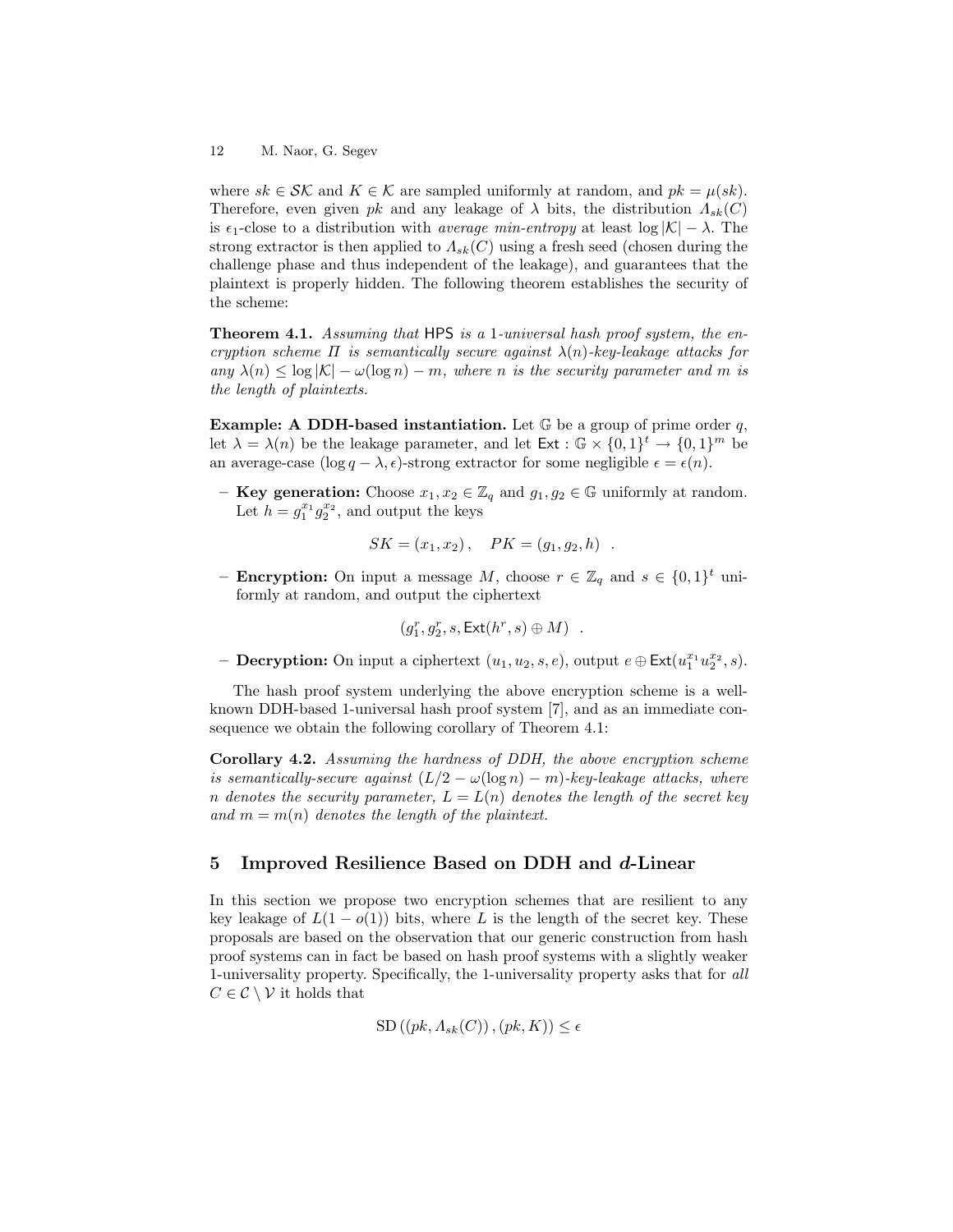where  $sk \in \mathcal{SK}$  and  $K \in \mathcal{K}$  are sampled uniformly at random, and  $pk = \mu(sk)$ . It is rather straightforward that our generic construction only requires this property to hold with overwhelming probability over the choice of  $C \in \mathcal{C} \setminus \mathcal{V}$ .

For our first proposal we construct a new hash proof system that is based on the d-Linear assumption (for any  $d \geq 1$ ) and satisfies this weaker 1-universality property<sup>4</sup> . The hash proof system is a generalization of the hash proof system underlying the simple instantiation described in Section 4. The resulting encryption scheme is then obtained by instantiating our generic construction with this hash proof system.

Our second proposal is a recent encryption scheme of Boneh et al. [5], that is secure under key cycles (and more generally, under encryptions of linear functions of the secret keys). This is the first and only known encryption scheme with this property. We refer to this scheme as the BHHO scheme, and show that it fits into our generic approach using an appropriate hash proof system (that satisfies the same weaker universality property). As a corollary we derive that the BHHO scheme is resilient to any leakage of  $L(1-o(1))$  bits<sup>5</sup>.

We then provide a comparison between these two proposed schemes, indicating that the two schemes complement each other in terms of efficiency.

#### 5.1 Proposal 1: A New Hash Proof System

We begin by presenting the encryption scheme, and then turn to describe the underlying hash proof system and its properties.

**Notation.** Let  $\mathbb{G} = (G, q, g)$  where G a group of order q that is generated by g. For two vectors  $v = (g_1, \ldots, g_k) \in \mathbb{G}^k$  and  $u = (u_1, \ldots, u_k) \in \mathbb{Z}_q^k$  we define  $v \cdot u^{\mathsf{T}} = \prod_{i=1}^k g_i^{u_i}$ , and note the notation naturally extends to matrix-vector and matrix-matrix multiplications.

The encryption scheme. Let  $k = k(n) \geq d+1$  be any polynomial, let  $\lambda = \lambda(n)$ be the leakage parameter, and let  $\text{Ext} : \mathbb{G}^{k-d} \times \{0,1\}^t \to \{0,1\}^m$  be an averagecase  $((k - d) \log q - \lambda, \epsilon)$ -strong extractor for some negligible  $\epsilon = \epsilon(n)$ .

The following encryption scheme has a secret key of size essentially  $k \log q$ bits (k group elements), and is resilient to any leakage of  $\lambda \leq (k - d) \log q$  $\omega(\log n) - m$  bits, where m is the length of plaintexts. That is, the scheme is resilient to any leakage of essentially a  $(1 - d/k)$ -fraction of the length of the secret key.

- Key generation: Choose  $x \in \mathbb{Z}_q^k$  and  $\Phi \in \mathbb{G}^{d \times k}$  uniformly at random. Let  $y = \Phi x \in \mathbb{G}^d$ , and output the keys

$$
SK = x, \quad PK = (\Phi, y) \quad .
$$

- **Encryption:** On input a message M, choose  $R \in \mathbb{Z}_q^{(k-d)\times d}$  and  $s \in \{0,1\}^t$ uniformly at random, and output the ciphertext

$$
(R\Phi, s, \mathsf{Ext}(Ry,s) \oplus M) \quad .
$$

<sup>4</sup> Recall that the DDH is the 1-Linear assumption.

<sup>5</sup> We note that not every circular-secure scheme is also resilient to key leakage.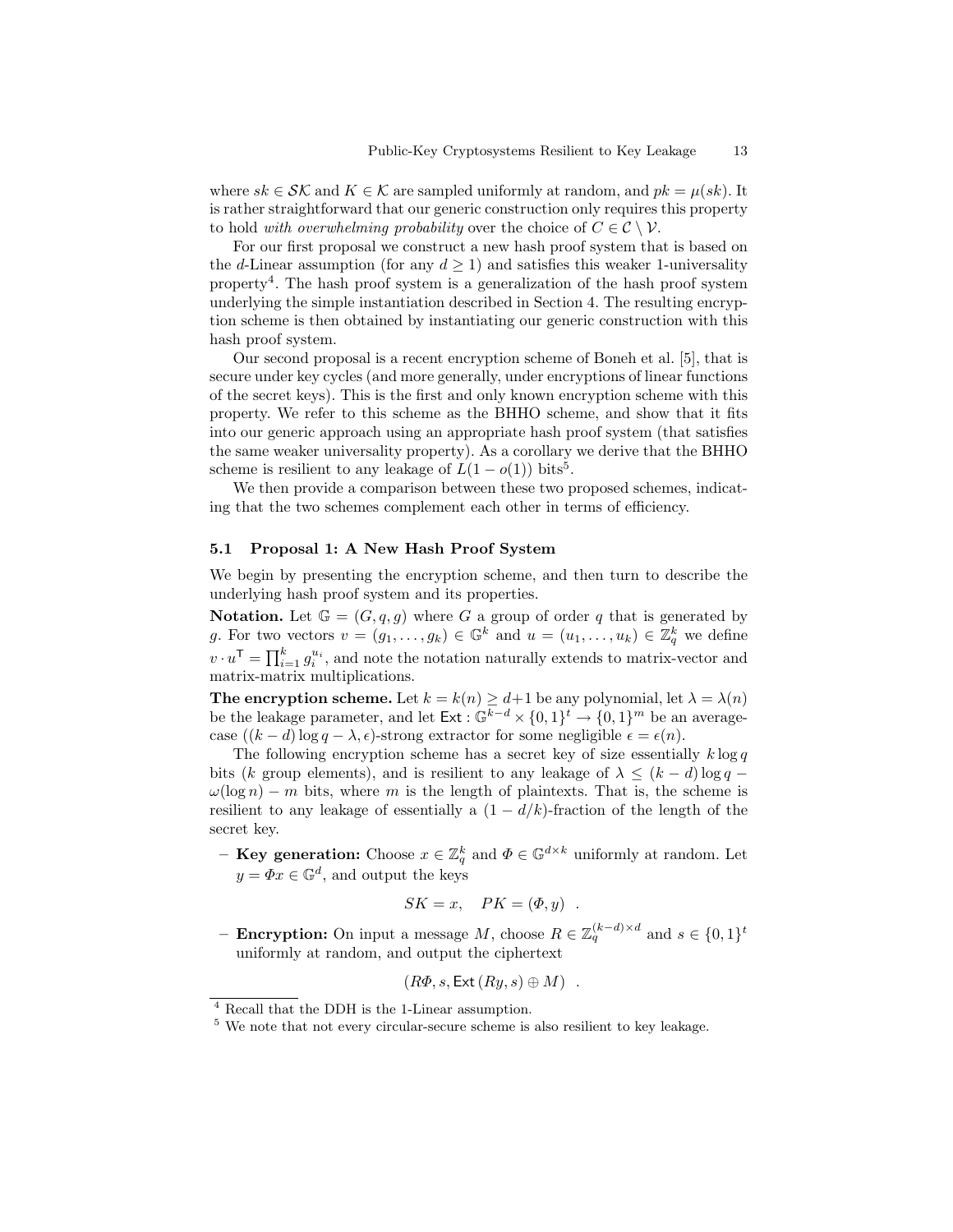– **Decryption:** On input a ciphertext  $(\Psi, s, e)$  output  $e \oplus \text{Ext}(\Psi x, s)$ .

The following theorem establishes the security of the scheme:

**Theorem 5.1.** Assuming the hardness of d-Linear, for any polynomial  $k =$  $k(n) \geq d+1$  the above encryption scheme is semantically-secure against a  $((1$  $d/k$ )L $-\omega$ (log n) $-m$ )-key-leakage attack, where n denotes the security parameter.  $L = L(n)$  denotes the length of the secret key and  $m = m(n)$  denotes the length of the plaintext.

The hash proof system. Let  $k = k(n) \geq d+1$  be any polynomial, and let  $\text{Ext}: \mathbb{G}^{k-d} \times \{0,1\}^t \to \{0,1\}^m$  be a  $((k-d) \log q, \epsilon)$ -strong extractor for some negligible  $\epsilon = \epsilon(n)$ .

We define a hash proof system  $HPS = (Param, Pub, Priv)$  as follows. The algorithm Param(1<sup>n</sup>) generates instances (group, K, C, V, SK, PK,  $\Lambda$ ,  $\mu$ ), where:

- group =  $(\mathbb{G}, \Phi, s)$ , where  $\Phi \in \mathbb{G}^{d \times k}$  and  $s \in \{0, 1\}^t$  are chosen uniformly at random. n o
- $\mathcal{C} = \mathbb{G}^{(k-d) \times k}, \, \mathcal{V} =$  $R\Phi$  :  $R \in \mathbb{Z}_q^{(k-d)\times d}$  $, K = \{0, 1\}^m.$
- $\mathcal{SK} = \mathbb{Z}_q^k, \, \mathcal{PK} = \mathbb{G}^d.$
- For  $sk = x \in \mathcal{SK}$  we define  $\mu(sk) = \Phi x \in \mathcal{PK}$ .
- $-$  For  $C \in \mathcal{V}$  with witness  $R \in \mathbb{Z}_q^{(k-d)\times d}$  we define Pub $(pk, C, R) = \text{Ext}(Ry, s)$ . – For  $C \in \mathcal{V}$  we define Priv $(sk, C) = \Lambda_{sk}(C) = \text{Ext}(Cx, s)$ .

#### 5.2 Proposal 2: The BHHO Scheme

We show that a simple setting of the parameters in the BHHO encryption scheme [5] results in an encryption scheme that is resilient any key leakage of  $L(1-o(1))$ bits, where L is the length of the secret key. Let  $\mathbb{G} = (G, q, q)$  where G a group of order q that is generated by q, and set  $\ell = \lambda + 2 \log q + 2 \log(1/\epsilon)$  for some negligible  $\epsilon = \epsilon(n)$ .

– **Key generation:** Choose  $s_1, \ldots, s_\ell \in \{0, 1\}$  and  $g_1, \ldots, g_\ell \in \mathbb{G}$  uniformly at random. Let  $h = \prod_{i=1}^{\ell} g_i^{s_i}$ , and output the keys

$$
SK = (s_1, \ldots, s_\ell), \quad PK = (g_1, \ldots, g_\ell, h) \quad .
$$

– **Encryption:** On input a message  $M \in G$ , choose  $r \in \mathbb{Z}_q$  uniformly at random, and output the ciphertext

$$
(g_1^r, \ldots, g_\ell^r, h^r \cdot M) \quad .
$$

- **Decryption:** On input a ciphertext  $(u_1, \ldots, u_k, e)$  output  $e \cdot \left( \prod_{i=1}^{\ell} u_i^{s_i} \right)$  $\sqrt{-1}$ .

The encryption scheme can be viewed as based on a hash proof system with the following subset membership problem (whose hardness follows from DDH):

$$
C = \{ (g_1^{r_1}, \dots, g_{\ell}^{r_{\ell}}) : r_1, \dots, r_{\ell} \in \mathbb{Z}_q \}
$$
  

$$
V = \{ (g_1^{r_1}, \dots, g_{\ell}^{r}) : r \in \mathbb{Z}_q \} .
$$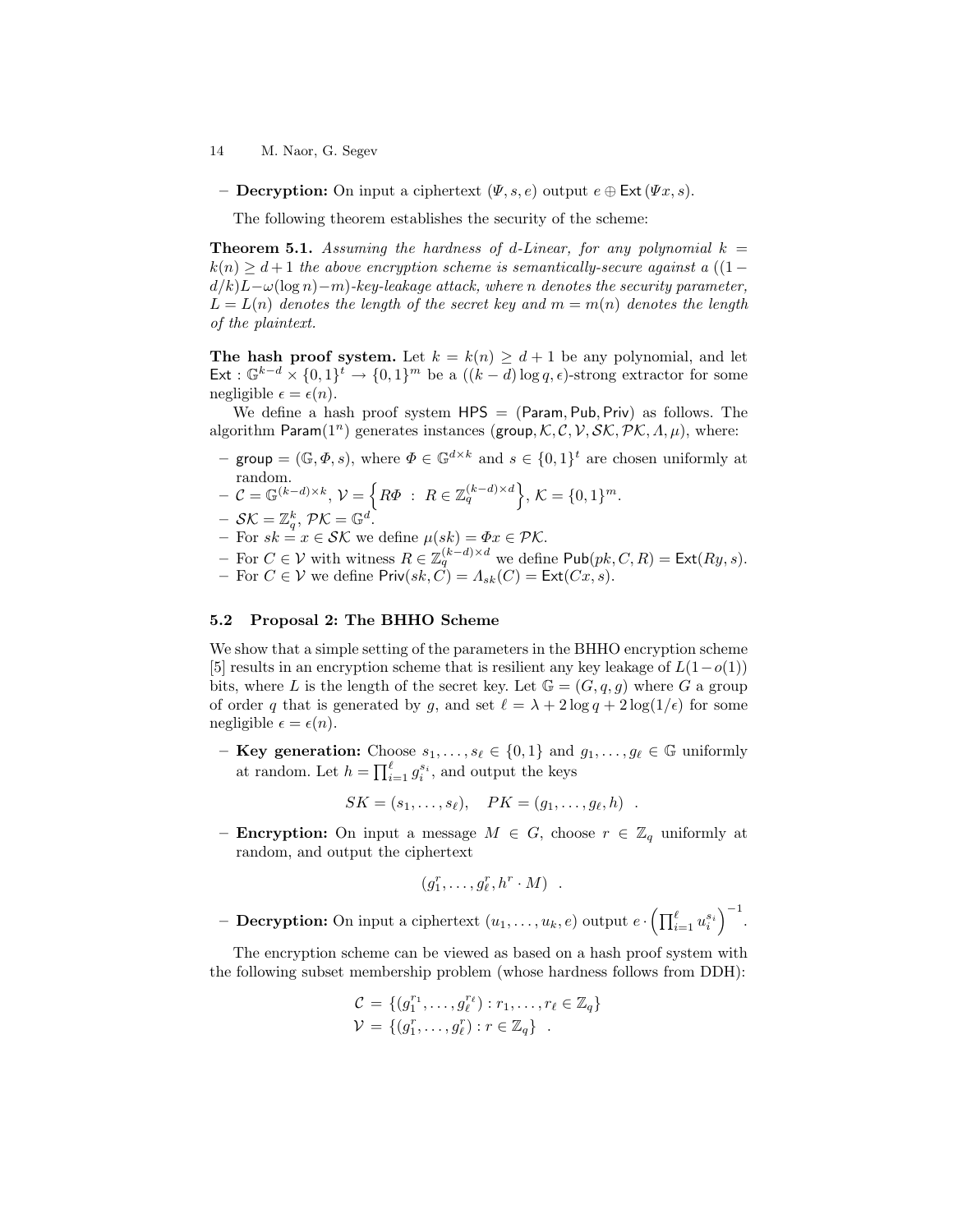The leftover hash lemma guarantees that with overwhelming probability over The leftover hash felling guarantees that with overwhelming probability over<br>the choice of  $C = (u_1, \ldots, u_\ell) \in \mathcal{C} \setminus \mathcal{V}$  it holds that  $\Lambda_{sk}(C) = \prod_{i=1}^{\ell} u_i^{s_i}$  is  $\epsilon$ -close to the uniform distribution over G, even given  $h = \prod_{i=1}^{\ell} g_i^{s_i}$  and any leakage of length  $\lambda$  bits.

## 5.3 Comparison

The main difference between the two schemes proposed in this section is in their method of extracting randomness from the secret key. In the first proposal an invertible function is applied to the secret key (thus preserving its min-entropy), and then a strong extractor is applied to the resulting value. In the second proposal, the entropy of the secret key is extracted directly using the subset-product hash functions. Although the second proposal uses a more direct method to extract the randomness of the secret key, it requires the subset-product functions to operate on the individual bits of the secret key, since otherwise the subsetproduct functions are not pairwise independent. In contrast, in the first proposal the extractor operates on the secret key as group elements. This leads to significant differences in performance.

For any leakage parameter  $\lambda$ , the size of the secret keys in the two proposals is essentially the same, whereas the size of the public key in the first proposal is shorter by a factor of  $\log q$ . When considering the length of the ciphertexts and the number of exponentiations per ciphertext, the first proposal performs better than the second proposal when roughly  $\lambda < L(1-1/\log q)$ , where L is the length of the secret key (note that such a  $\lambda$  is a considerable amount of leakage). For example, by setting  $k = 2$  in the first proposal one obtains the simple instantiation described in Section 4 which is resilient to any leakage of  $L(1/2 - o(1))$ bits, and requires only 3 exponentiations per ciphertext. For achieving the same resilience in the second proposal more than  $\log q$  exponentiations are required. In Table 1 we present a comparison between the efficiency of the schemes. Since the second proposal scheme is based on DDH and encrypts group elements, we compare it to the first proposal using  $d = 1$  (i.e., based on DDH), and  $m = \log q$ (i.e.,  $\log q$ -bit plaintexts). For simplicity we assume that  $\lambda$  is a multiple of  $\log q$ , and note that the table presents asymptotical estimates, and not exact numbers.

|                   | Proposal 1 (Section 5.1)                         | Proposal 2 (Section 5.2)                                            |
|-------------------|--------------------------------------------------|---------------------------------------------------------------------|
| Secret key (bits) | $\lambda + 2 \log q + 2 \log(1/\epsilon)$        | $\lambda + 2\log q + 2\log(1/\epsilon)$                             |
| Public key (bits) | $\lambda + 2 \log q + 2 \log(1/\epsilon)$        | $\left \log q\left(\lambda+2\log q+2\log(1/\epsilon)\right)\right $ |
| Ciphertext (bits) | $(\lambda+2\log q+2\log(1/\epsilon))^2$<br>log q | $\left \log q\left(\lambda+2\log q+2\log(1/\epsilon)\right)\right $ |
| Exponentiations   | $\lambda+2\log q+2\log(1/\epsilon)$<br>$\log q$  | $\lambda + 2\log q + 2\log(1/\epsilon)$                             |

Table 1. Comparison between the two proposals.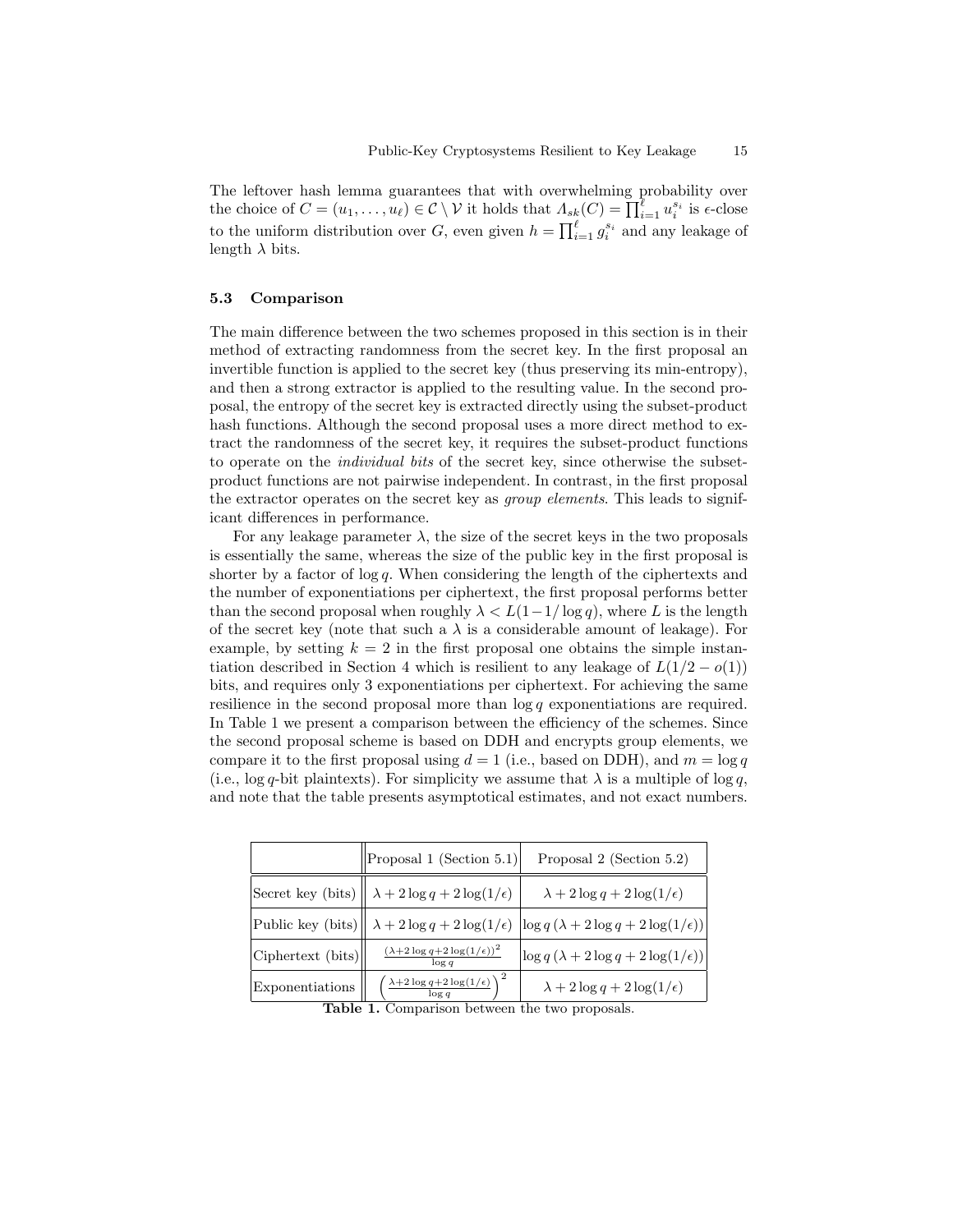# 6 Generalized Forms of Key-Leakage Attacks

In this section we present several generalizations of the framework considered in this paper that are satisfied by our schemes. Due to space limitations we describe these generalizations very briefly and refer the reader to [28] for more details.

Noisy leakage. In the side-channel attack of Halderman et al. [18] the adversary learns a noisy version of all of the memory. This is a more general scenario than the scenario captured by Definition 3.1: The leakage is not of bounded length, but it is guaranteed that the secret key is still somewhat unpredictable given the leakage. In the information-theoretic setting, this generalization does not necessarily strengthen the definition, since the leakage may be compressed to essentially  $\lambda$  bits. However, in the computational setting (which is the setting we consider in this work) we can conjecture that this notion is stronger.

Leakage of intermediate values from the key-generation process. Definition 3.1 assumes that the adversary does not learn any of the intermediate values that occur during the generation of the secret and public keys. In practice, however, this is not always a valid assumption. Specifically, in the attack of Halderman et al. [18] the adversary learns a noisy version of all of the memory, and it is rather likely that intermediate values from the generation of the keys are not always completely erased. This motivates a natural generalization that allows the adversary to learn functions of the random bits that are used by the key generation algorithm. Encryption schemes that satisfy this notion of security are more robust to leakage in the sense that the key generation algorithm does not have to make sure that all intermediate key-related values have been deleted. In addition, this generalization is especially important to security under composition of cryptographic primitives. For example, the key generation algorithm may use random bits (or pseudorandom bits) that are the output of another primitive (say, a pseudorandom generator) which may also suffer from unintended leakage of sensitive information.

Keys generated using weak random sources. When considering leakage of the random bits that are used by the key generation algorithm, then from the adversary's point of view these bits are uniformly distributed subject to the leakage information. A natural generalization is to consider cases in which the keys are generated using a weak source of random bits. This is relevant, in particular, in light of crucial security vulnerabilities that were recently identified in pseudorandom generators that are used by many systems [13, 17, 36].

Leakage of intermediate values from the decryption process. An additional generalization is to consider leakage that may occur during computation, and not only leakage from the stored key. Specifically, an invocation of the decryption algorithm may produce various intermediate values, whose leakage may compromise the security of the scheme even if the scheme is robust against leakage from the stored key. Such a notion of security is generically guaranteed when considering leakage of bounded length. However, it is not always guaranteed when the adversary obtains all of the memory in a noisy fashion.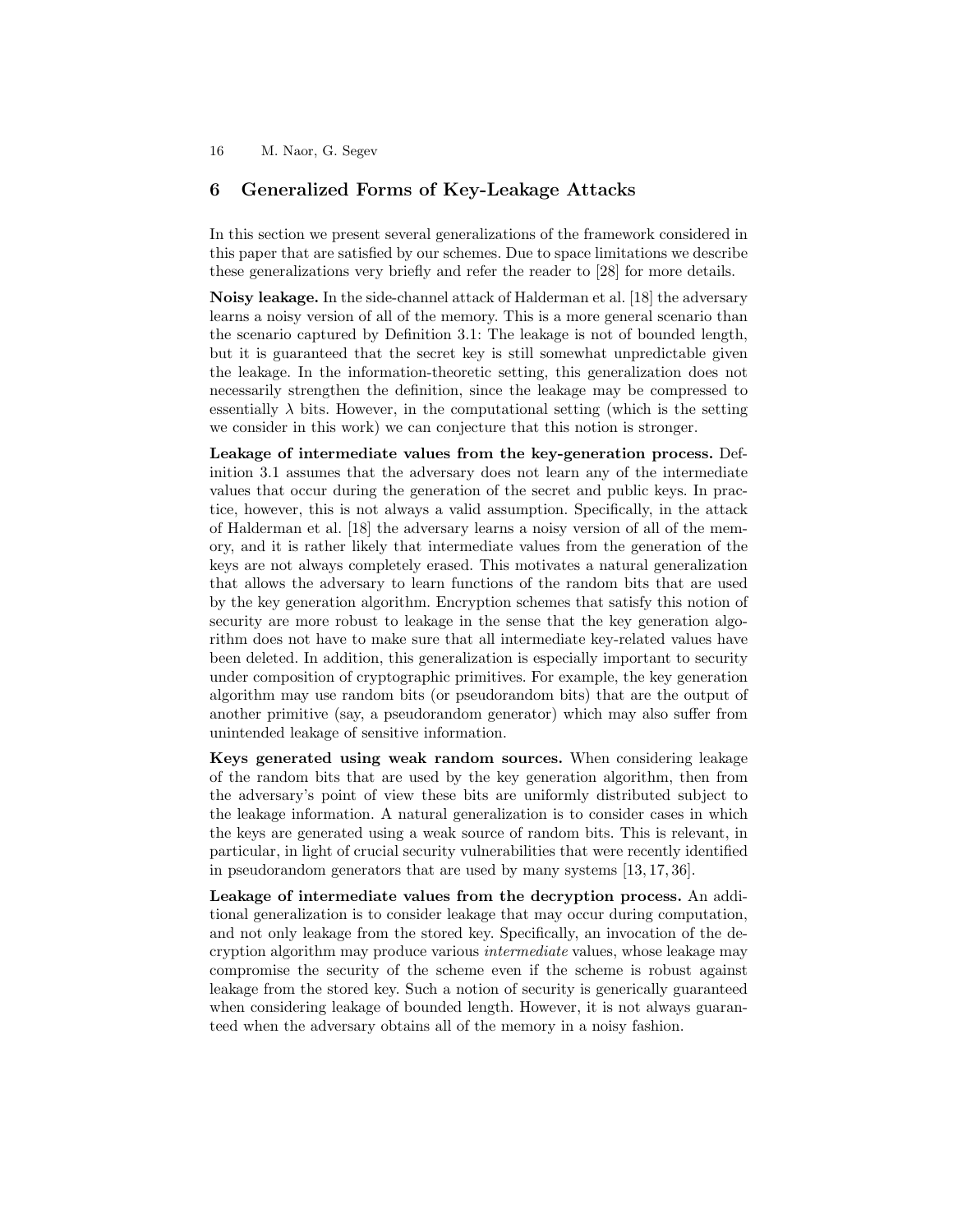Consider the seemingly contrived example of a decryption algorithm that first encodes the secret key using a good error-correcting code, and then performs the actual decryption. In this case, an adversary that obtains a noisy variant of the memory can clearly recover the secret key. This example, however, is not so contrived, since as demonstrated by Halderman et al., encryption schemes typically compute intermediate key-related values whose representation is rather redundant, and this can be used to attack the scheme. Moreover, even if the encryption scheme itself does not explicitly instructs to compute intermediate values, it may be the case that such values are computed by a specific implementation of the encryption scheme.

## References

- 1. M. Abe, R. Gennaro, K. Kurosawa, and V. Shoup. Tag-KEM/DEM: A new framework for hybrid encryption and a new analysis of Kurosawa-Desmedt KEM. In EUROCRYPT, pages 128–146, 2005.
- 2. A. Akavia, S. Goldwasser, and V. Vaikuntanathan. Simultaneous hardcore bits and cryptography against memory attacks. In TCC, pages 474–495, 2009.
- 3. E. Biham and A. Shamir. Differential fault analysis of secret key cryptosystems. In CRYPTO, pages 513–525, 1997.
- 4. D. Boneh, R. A. DeMillo, and R. J. Lipton. On the importance of checking cryptographic protocols for faults. In EUROCRYPT, pages 37–51, 1997.
- 5. D. Boneh, S. Halevi, M. Hamburg, and R. Ostrovsky. Circular-secure encryption from decision Diffie-Hellman. In CRYPTO, pages 108–125, 2008.
- 6. R. Canetti, Y. Dodis, S. Halevi, E. Kushilevitz, and A. Sahai. Exposure-resilient functions and all-or-nothing transforms. In EUROCRYPT, pages 453–469, 2000.
- 7. R. Cramer and V. Shoup. Universal hash proofs and a paradigm for adaptive chosen ciphertext secure public-key encryption. In EUROCRYPT, pages 45–64, 2002.
- 8. R. Cramer and V. Shoup. Design and analysis of practical public-key encryption schemes secure against adaptive chosen ciphertext attack. SIAM J. Comput., 33(1):167–226, 2003.
- 9. Y. Dodis, R. Ostrovsky, L. Reyzin, and A. Smith. Fuzzy extractors: How to generate strong keys from biometrics and other noisy data. SIAM J. Comput., 38(1):97– 139, 2008.
- 10. Y. Dodis, A. Sahai, and A. Smith. On perfect and adaptive security in exposureresilient cryptography. In EUROCRYPT, pages 301–324, 2001.
- 11. Y. Dodis, Y. Tauman Kalai, and S. Lovett. On cryptography with auxiliary input. To appear in STOC, 2009.
- 12. D. Dolev, C. Dwork, and M. Naor. Non-malleable cryptography. SIAM J. Comput., 30(2):391–437, 2000.
- 13. L. Dorrendorf, Z. Gutterman, and B. Pinkas. Cryptanalysis of the windows random number generator. In ACM CCS, pages 476–485, 2007.
- 14. S. Dziembowski and K. Pietrzak. Leakage-resilient cryptography. In FOCS, pages 293–302, 2008.
- 15. S. Goldwasser and S. Micali. Probabilistic encryption. J. Comput. Syst. Sci., 28(2):270–299, 1984.
- 16. S. Goldwasser, Y. Tauman Kalai, and G. N. Rothblum. One-time programs. In CRYPTO, pages 39–56, 2008.